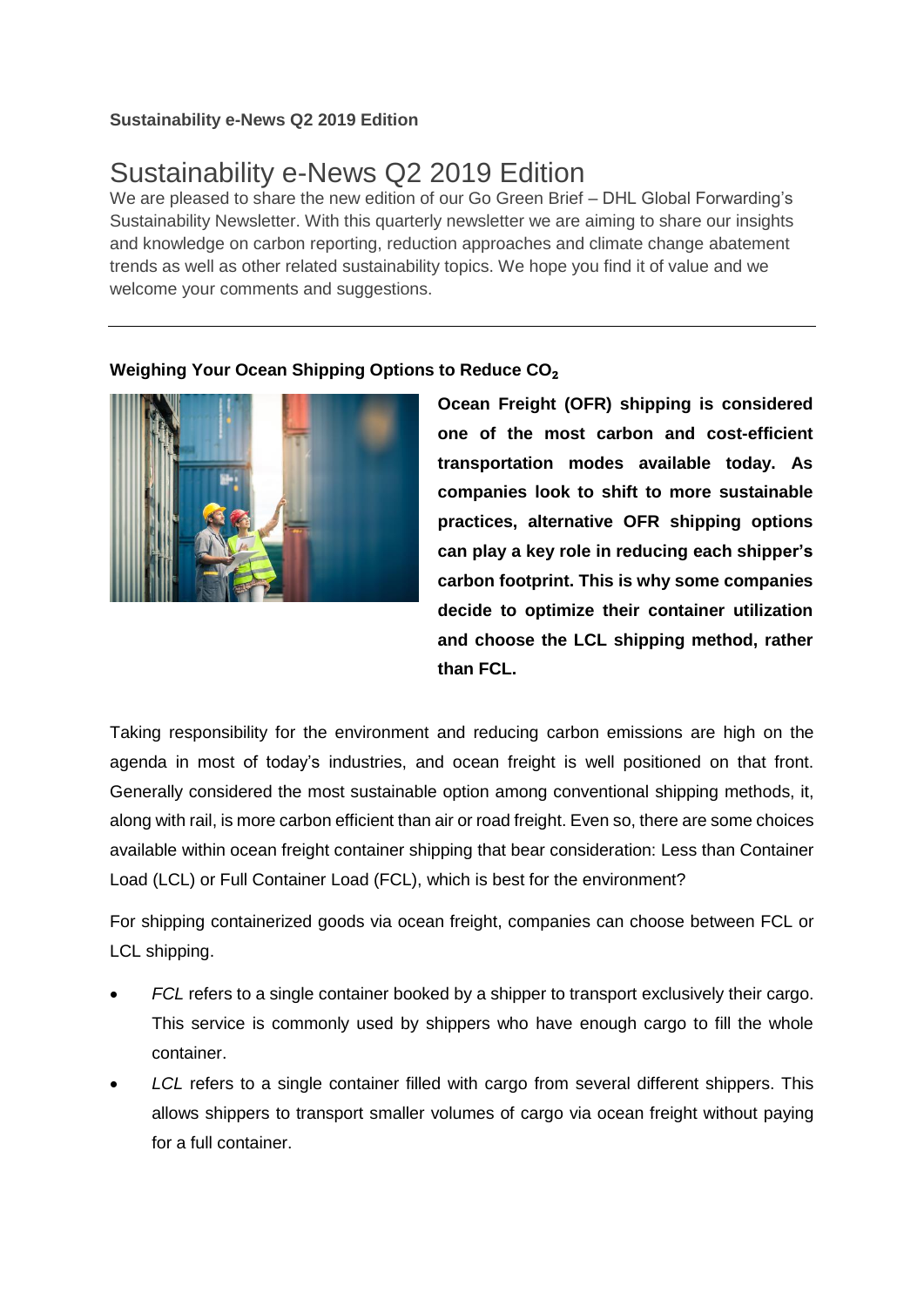Generally speaking, LCL is for smaller shipments and FCL for larger freight. Analyzing it from a cost perspective, there is a breakeven point at which a small shipment's LCL cost would equal the flat rate of an entire FCL container. When selecting FCL or LCL, shippers typically aim to balance cost of shipping with delivery time, fees and potential delays or damage.

But it is important to add another element to this decision making:  $CO<sub>2</sub>$ . The logic for cost also applies to CO₂, and in a similar way. When shipping **FCL**, the **shipper will be accountable for the CO**₂ **emissions for that full container**. When shipping **LCL**, the **shipper will be accountable only for their cargo's share of the container**. This is because, in LCL, the total container's carbon footprint will be split between each shipper, based proportionately on the volume share of each shipment. This means that while the container's carbon footprint remains the same, it is distributed between all parties involved shipping as LCL goods in the same container, not only to one owner as it happens in FCL, providing benefits akin to those of carpooling.

#### **Doing the Math to Lower CO**₂

On a tradelane like Antwerp to New York, one 20 ft. container produces approximately 640 kilograms of  $CO_2$ <sup>1</sup> When shipping 15 cubic meter (cbm) (6 tons) of freight as FCL on this tradelane, the cargo owner will be accountable for 640 kilograms of  $CO<sub>2</sub>$ , even if their cargo would only be responsible for 376 kilograms of CO₂ according to cbm share *(Figure 1)*.

Assuming an average maximum fill rate of 25 cbm in a 20 ft. container (TEU), the carbon savings for shipping cargo with less than 25 cbm in a consolidated LCL container become apparent. This option to share containers can result in benefits for shippers. For example, when shipping a 20 cbm container as LCL,



it is possible to achieve CO<sub>2</sub> savings of 22 percent [\(https://www.dhl-carboncalculator.com\)](https://www.dhl-carboncalculator.com/).

Despite these benefits, LCL is not per se better for the environment than FCL, because the container itself is still "producing" the same amount of CO<sub>2</sub>. But relatively speaking, it is. The more shippers choose to share a container, the fewer containers will need to be transported, which reduces the overall carbon footprint of ocean freight container shipping.

Consequently, it comes down to not only reducing the number of FCL containers by shifting to LCL, but also maximizing the use of each one. A fully utilized FCL container is as carbonefficient as a fully utilized LCL container, but if an LCL container is not filled to capacity, the

**.** 

<sup>&</sup>lt;sup>1</sup> All indicated  $CO<sub>2</sub>$  emissions in  $CO<sub>2</sub>e$  TtW.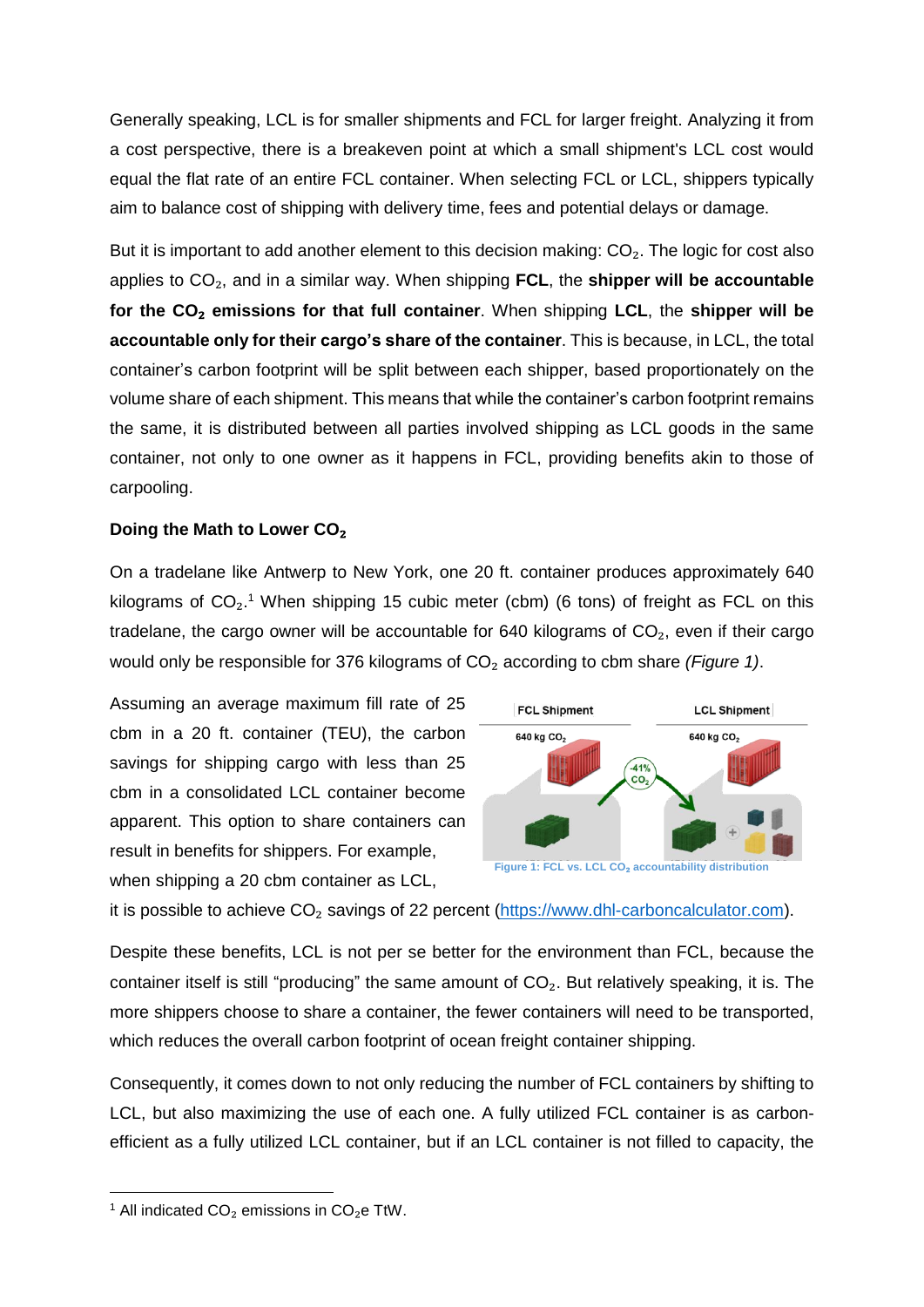$CO<sub>2</sub>$  emissions share per shipper will be much higher—every spare inch is wasted space, uselessly accounting for carbon emissions.

With the impact of climate change more pronounced than ever before, we all have a responsibility to contribute to cutting  $CO<sub>2</sub>$  emissions. Replacing underutilized FCL containers with full LCL shipments will help the sector to live up to its responsibilities and meet its sustainability goals.

#### **Is Rail the Most Sustainable Option for Cargo Transport?**



**Rail is emerging as a competitive alternative mode of cargo transport due to its attractive sustainable characteristics, as it has proven to be a significant way to limit greenhouse gas emissions. While proving beneficial in one area, other modes of transport have lower-cost alternatives and transit times. What will it take for the rail industry and local governments to transition into a full electricpowered rail system?**

Rail freight is often being positioned as the greenest transport mode, above shipping cargo via air, road or ocean. However, this all depends on the type of energy used—whether trains are powered by diesel or electricity. It is only the greenest transport mode if the train is running on electricity—which must come from sustainable sources—that rail is the greenest transport alternative, with almost zero carbon emissions.

To compare air, road, ocean and rail in terms of how sustainable they are, it is important to consider the emission factors, the figure that defines how much carbon is typically emitted by a transport mode for one ton of freight over 1 km. For reference, rail represents a wide range of environmental impact, with emission factors between 0.1g and 60g of  $CO<sub>2</sub>e/TKM$ . This shows that, when looking at rail as an alternative primary transportation mode, a large electric train powered by green or renewable electricity is the most efficient transport available. Conversely, a light diesel train (short train) is less efficient than deep sea ocean freight container vessels (13-40g  $CO<sub>2</sub>e/TKM$ ), though it is still significantly more carbon efficient than air freight  $(350-2.000)$  CO<sub>2</sub>e/TKM).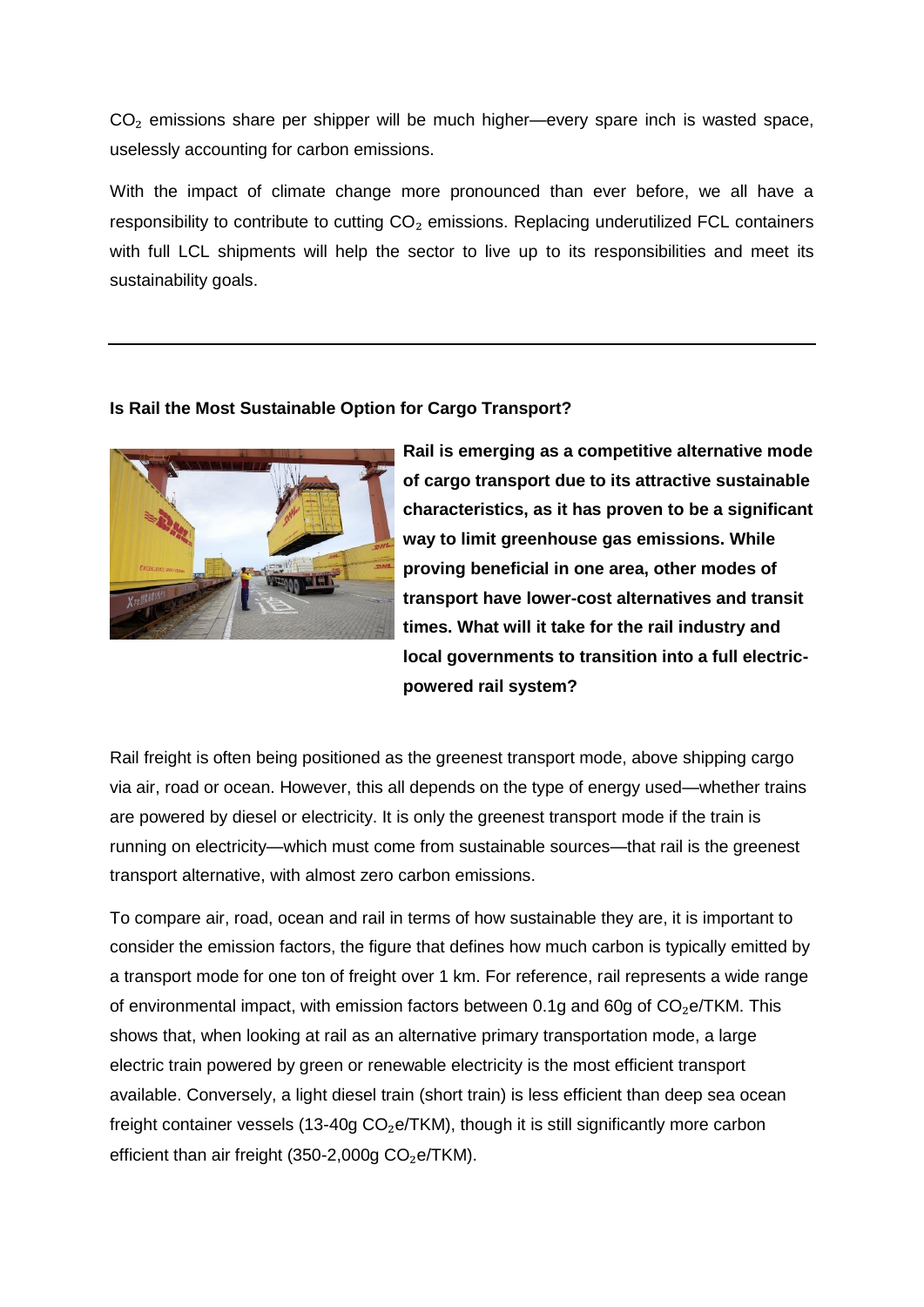Comparing rail with road is becoming increasingly relevant when modes of transport for inland logistics components are considered—for example, connecting the origin location to the port/airport, or port/airport to the destination location. Here it is evident that, depending on the source of energy used, trains are far more efficient than trucks (which can reach up to 380g  $CO<sub>2</sub>e/TKM$ ). This adds both positive and negative factors for rail. On the one hand, trains provide an additional benefit, as they can carry more cargo per trip when compared to road transport. On the other hand, however, not all locations can be reached by train, and many will need to factor an additional leg of trucking to and from the train station, which can ultimately decrease rail's  $CO<sub>2</sub>$  balance and increase operational complexity and transit time for door-to-door transport.







## **From an Environmental Perspective, When is Rail the Best Solution?**

There are three factors to consider: train type, cost vs. transit time and  $CO<sub>2</sub>$  emissions.

Train types vary across countries, though rail transport is most commonly used in countries and continents with long transit times, such as China, Russia, the United States and parts of Europe. Many countries, such as France, have train systems powered largely by electricity from nuclear reactors, leading to almost zero carbon emissions. Countries like [Switzerland](https://company.sbb.ch/en/sbb-as-business-partner/services-rus/energy/energiesparen.html) have announced that, starting in 2025, their trains are set to run on electricity entirely from renewable energy sources, leading to a clean carbon footprint. Other countries, such as the [U.S.](https://www.dieselforum.org/about-clean-diesel/rail) have trains mostly powered by diesel.

Cost vs. transit time is the second factor to consider when choosing a transport mode. For example, when transporting goods from Central Europe to China, shippers can choose between air freight, ocean freight and rail freight. On average, rail is approximately six times cheaper than air freight, but twice as expensive as ocean freight. When considering transit time, rail is 17 days slower than air freight, but 14 days faster than ocean.

Lastly,  $CO<sub>2</sub>$  emissions are becoming an important third factor to consider when deciding which transport mode to choose, and it reinforces rail's competitive edge. Rail is 95 percent